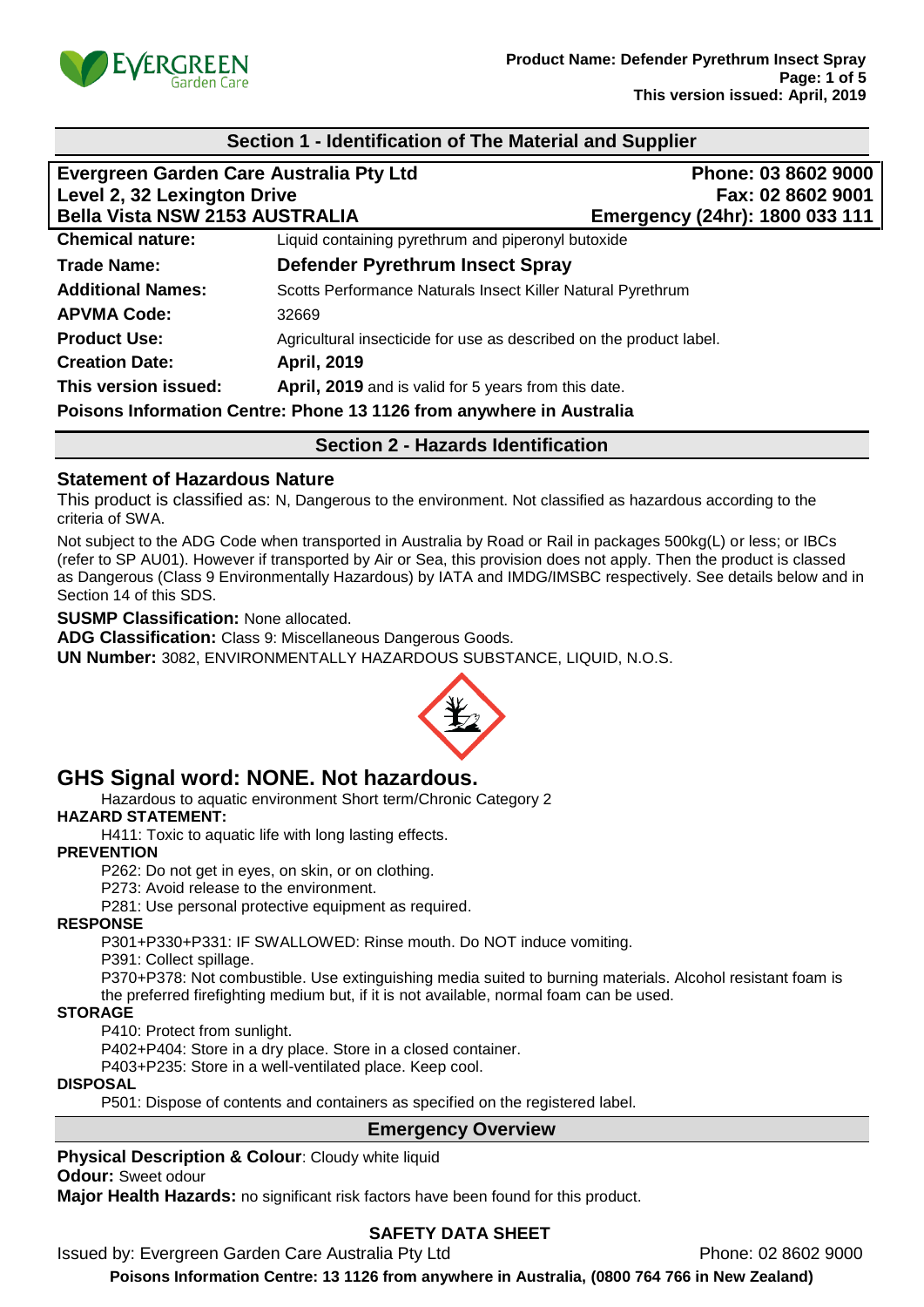

| <b>Section 3 - Composition/Information on Ingredients</b> |               |         |                            |                             |
|-----------------------------------------------------------|---------------|---------|----------------------------|-----------------------------|
| Ingredients                                               | <b>CAS No</b> | Conc, % | $TWA$ (mg/m <sup>3</sup> ) | $STEL$ (mg/m <sup>3</sup> ) |
| Pyrethrins                                                | 8003-34-7     | 0.03    | 5                          | not set                     |
| Piperonyl butoxide                                        | $51-03-6$     | 0.12    | not set                    | not set                     |
| Alcohols                                                  | various       | ~10     | not set                    | not set                     |
| Surfactants                                               | secret        | $<$ 10  | not set                    | not set                     |
| Water                                                     | 7732-18-5     | to 100  | not set                    | not set                     |

This is a commercial product whose exact ratio of components may vary slightly. Minor quantities of other non hazardous ingredients are also possible.

The SWA TWA exposure value is the average airborne concentration of a particular substance when calculated over a normal 8 hour working day for a 5 day working week. The STEL (Short Term Exposure Limit) is an exposure value that may be equalled (but should not be exceeded) for no longer than 15 minutes and should not be repeated more than 4 times per day. There should be at least 60 minutes between successive exposures at the STEL. The term "peak "is used when the TWA limit, because of the rapid action of the substance, should never be exceeded, even briefly.

## **Section 4 - First Aid Measures**

#### **General Information:**

You should call The Poisons Information Centre if you feel that you may have been poisoned, burned or irritated by this product. The number is 13 1126 from anywhere in Australia (0800 764 766 in New Zealand) and is available at all times. Have this SDS with you when you call.

**Inhalation:** First aid is not generally required. If in doubt, contact a Poisons Information Centre or a doctor.

**Skin Contact:** Wash gently and thoroughly with water (use non-abrasive soap if necessary) for 5 minutes or until chemical is removed.

**Eye Contact:** No effects expected. If irritation does occur, flush contaminated eye(s) with lukewarm, gently flowing water for 5 minutes or until the product is removed. Obtain medical advice if irritation becomes painful or lasts more than a few minutes. Take special care if exposed person is wearing contact lenses.

**Ingestion:** If product is swallowed or gets in mouth, do NOT induce vomiting; wash mouth with water and give some water to drink. If symptoms develop, or if in doubt contact a Poisons Information Centre or a doctor.

## **Section 5 - Fire Fighting Measures**

**Fire and Explosion Hazards**: The major hazard in fires is usually inhalation of heated and toxic or oxygen deficient (or both), fire gases. There is little risk of an explosion from this product if commercial quantities are involved in a fire.

This product is likely to decompose only after heating to dryness, followed by further strong heating.

Fire decomposition products from this product may be toxic if inhaled. Take appropriate protective measures.

**Extinguishing Media:** Not combustible. Use extinguishing media suited to burning materials. Alcohol resistant foam is the preferred firefighting medium but, if it is not available, normal foam can be used. Try to contain spills, minimise spillage entering drains or water courses.

**Fire Fighting:** If a significant quantity of this product is involved in a fire, call the fire brigade. There is little danger of a violent reaction or explosion if significant quantities of this product are involved in a fire. Recommended personal protective equipment is full fire kit and breathing apparatus.

| <b>Flash point:</b>              | Will not burn until water component is driven off. |
|----------------------------------|----------------------------------------------------|
| <b>Upper Flammability Limit:</b> | Does not burn.                                     |
| <b>Lower Flammability Limit:</b> | Does not burn.                                     |
| <b>Autoignition temperature:</b> | Does not burn.                                     |
| <b>Flammability Class:</b>       | Does not burn.                                     |
|                                  |                                                    |

## **Section 6 - Accidental Release Measures**

**Accidental release:** In the event of a major spill, prevent spillage from entering drains or water courses. As a minimum, wear overalls, goggles and gloves. Suitable materials for protective clothing include rubber and PVC. Eye/face protective equipment should comprise, as a minimum, protective glasses and, preferably, goggles. If there is a significant chance that vapours or mists are likely to build up in the cleanup area, we recommend that you use a respirator. Usually, no respirator is necessary when using this product. However, if you have any doubts consult the Australian Standard mentioned below (section 8).

Stop leak if safe to do so, and contain spill. Absorb onto sand, vermiculite or other suitable absorbent material. If spill is too large or if absorbent material is not available, try to create a dike to stop material spreading or going into drains

## **SAFETY DATA SHEET**

Issued by: Evergreen Garden Care Australia Pty Ltd **Phone: 02 8602 9000** 

**Poisons Information Centre: 13 1126 from anywhere in Australia, (0800 764 766 in New Zealand)**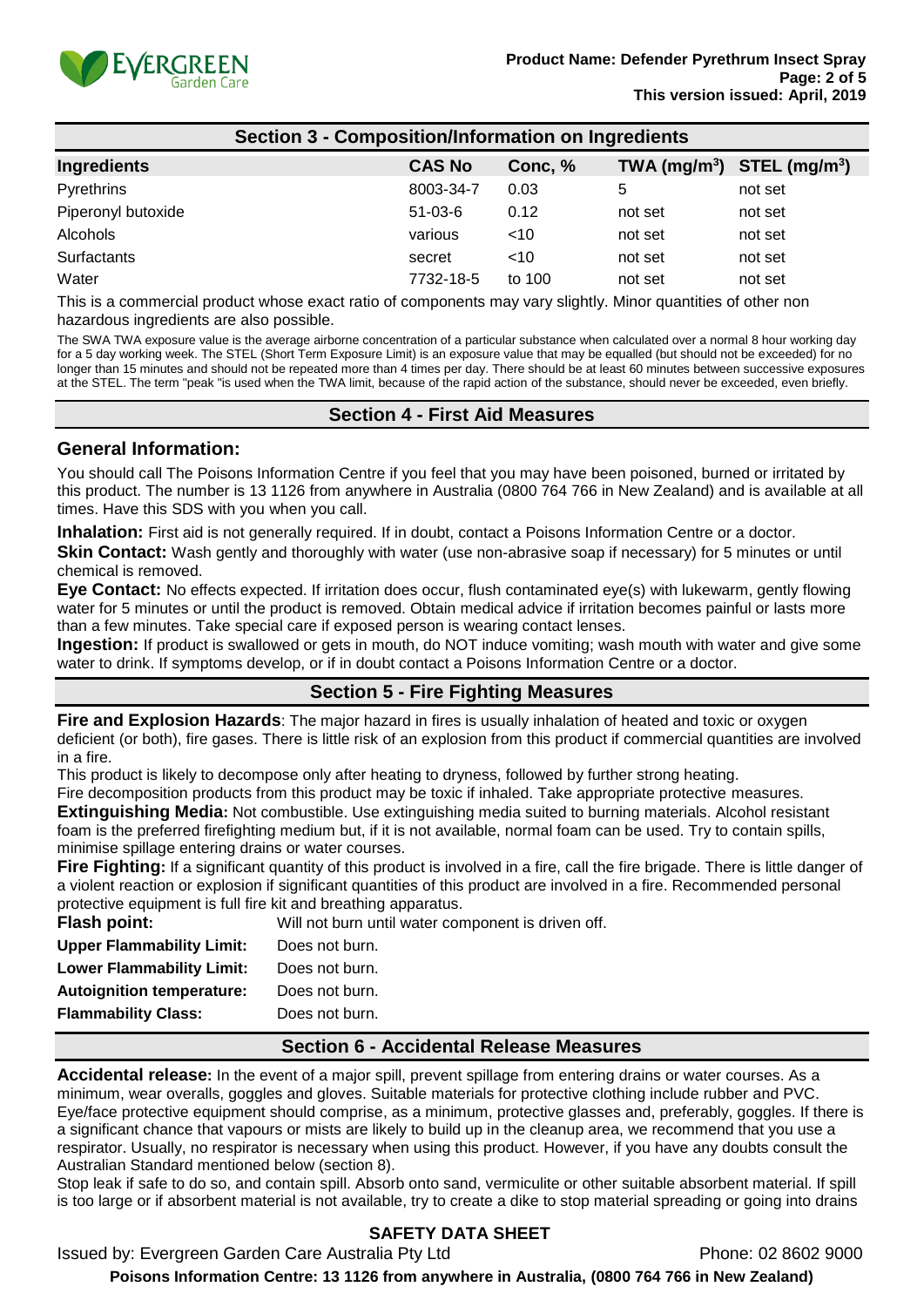

or waterways. Because of the environmentally hazardous nature of this product, special care should be taken to restrict release to waterways or drains. Sweep up and shovel or collect recoverable product into labelled containers for recycling or salvage, and dispose of promptly. Recycle containers wherever possible after careful cleaning. Refer to product label for specific instructions. After spills, wash area preventing runoff from entering drains. If a significant quantity of material enters drains, advise emergency services. Full details regarding disposal of used containers, spillage and unused material may be found on the label. If there is any conflict between this SDS and the label, instructions on the label prevail. Ensure legality of disposal by consulting regulations prior to disposal. Thoroughly launder protective clothing before storage or re-use. Advise laundry of nature of contamination when sending contaminated clothing to laundry.

## **Section 7 - Handling and Storage**

**Handling:** Keep exposure to this product to a minimum, and minimise the quantities kept in work areas. Check Section 8 of this SDS for details of personal protective measures, and make sure that those measures are followed. The measures detailed below under "Storage" should be followed during handling in order to minimise risks to persons using the product in the workplace. Also, avoid contact or contamination of product with incompatible materials listed in Section 10.

**Storage:** Although this is classed as a Dangerous Good, you may not need a license to store it. If you have any doubts, we suggest you contact your Dangerous Goods authority in order to clarify your obligations. Check packaging - there may be further storage instructions on the label.

## **Section 8 - Exposure Controls and Personal Protection**

The following Australian Standards will provide general advice regarding safety clothing and equipment:

Respiratory equipment: **AS/NZS 1715**, Protective Gloves: **AS 2161**, Occupational Protective Clothing: AS/NZS 4501 set 2008, Industrial Eye Protection: **AS1336** and **AS/NZS 1337**, Occupational Protective Footwear: **AS/NZS2210**.

| <b>SWA Exposure Limits</b> | TWA (mg/m <sup>3</sup> ) | STEL (mg/m <sup>3</sup> ) |
|----------------------------|--------------------------|---------------------------|
| Pyrethrins                 |                          | not set                   |

The ADI for Pyrethrins is set at 0.04mg/kg/day. The corresponding NOEL is set at 0mg/kg/day.

The ADI for Piperonyl butoxide is set at 0.1mg/kg/day. The corresponding NOEL is set at 16mg/kg/day. ADI means Acceptable Daily Intake; NOEL means No-observable-effect-level. Data from Australian ADI List, March 2017.

No special equipment is usually needed when occasionally handling small quantities. The following instructions are for bulk handling or where regular exposure in an occupational setting occurs without proper containment systems. **Ventilation:** This product should only be used where there is ventilation that is adequate to keep exposure below the TWA levels. If necessary, use a fan.

**Eye Protection:** Eye protection such as protective glasses or goggles is recommended when this product is being used.

**Skin Protection:** You should avoid contact even with mild skin irritants. Therefore you should wear suitable impervious elbow-length gloves and facial protection when handling this product for lengthy periods. See below for suitable material types.

**Protective Material Types:** We suggest that protective clothing be made from the following materials: rubber, PVC.

**Respirator:** Usually, no respirator is necessary when using this product. However, if you have any doubts consult the Australian Standard mentioned above.

## **Section 9 - Physical and Chemical Properties:**

| <b>Physical Description &amp; colour:</b> | Cloudy white liquid                       |
|-------------------------------------------|-------------------------------------------|
| Odour:                                    | Sweet odour                               |
| <b>Boiling Point:</b>                     | Approximately 100°C at 100kPa.            |
| <b>Freezing/Melting Point:</b>            | Approximately 0°C.                        |
| <b>Volatiles:</b>                         | Water component.                          |
| <b>Vapour Pressure:</b>                   | 2.37 kPa at 20°C (water vapour pressure). |
| <b>Vapour Density:</b>                    | As for water.                             |
| <b>Specific Gravity:</b>                  | Approx 1.0                                |
| <b>Water Solubility:</b>                  | Dispersible.                              |
| pH:                                       | No data.                                  |
| <b>Volatility:</b>                        | No data.                                  |
| <b>Odour Threshold:</b>                   | No data.                                  |
| <b>Evaporation Rate:</b>                  | As for water.                             |

## **SAFETY DATA SHEET**

Issued by: Evergreen Garden Care Australia Pty Ltd Phone: 02 8602 9000

**Poisons Information Centre: 13 1126 from anywhere in Australia, (0800 764 766 in New Zealand)**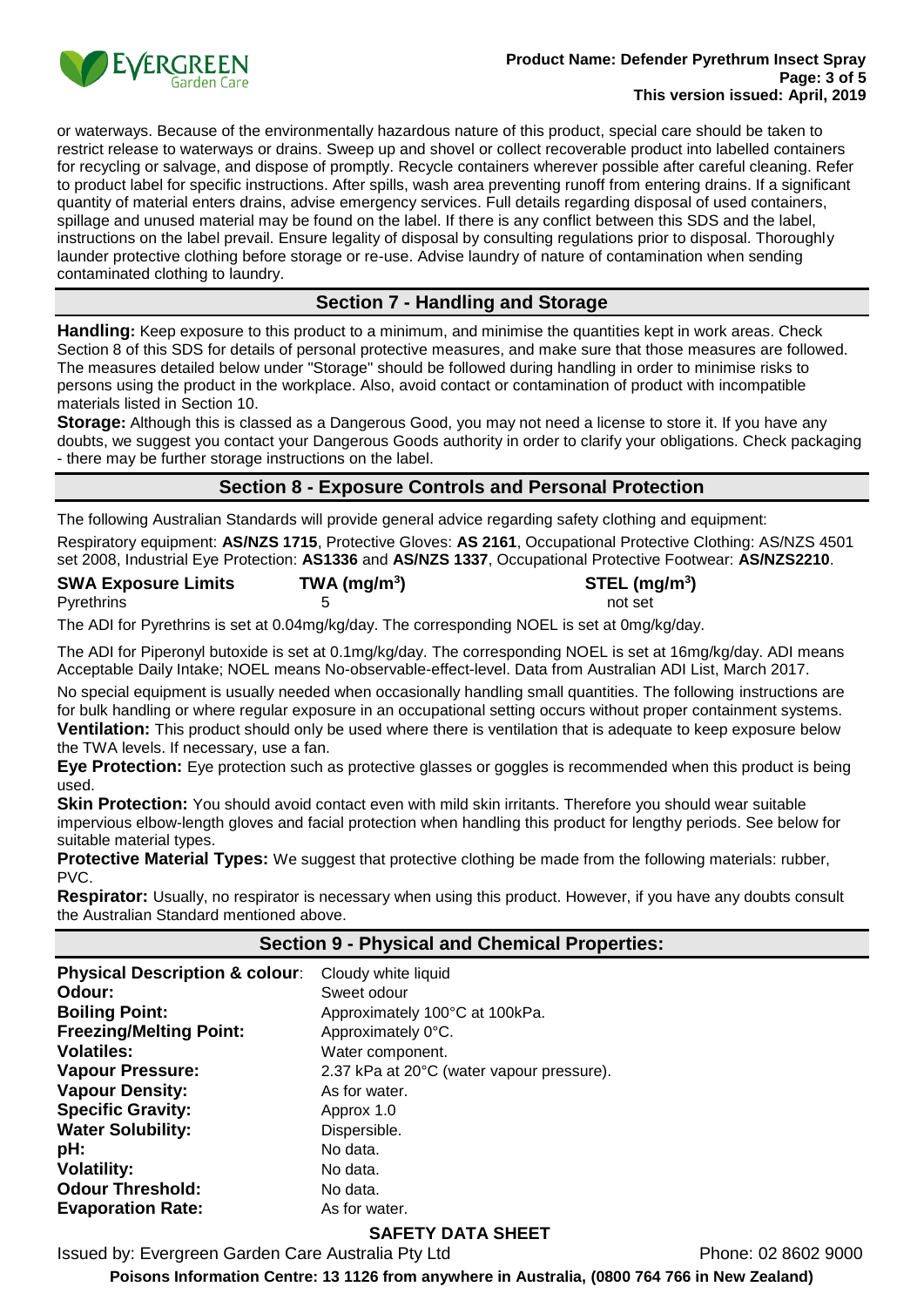

#### **Coeff Oil/water Distribution:** No data **Autoignition temp:** Does not burn.

## **Section 10 - Stability and Reactivity**

**Reactivity:** This product is unlikely to react or decompose under normal storage conditions. However, if you have any doubts, contact the supplier for advice on shelf life properties.

**Conditions to Avoid:** Protect this product from light. Store in the closed original container in a dry, cool, wellventilated area out of direct sunlight.

**Incompatibilities:** No particular Incompatibilities.

**Fire Decomposition:** This product is likely to decompose only after heating to dryness, followed by further strong heating. Combustion forms carbon dioxide, and if incomplete, carbon monoxide and possibly smoke. Water is also formed. May form nitrogen and its compounds, and under some circumstances, oxides of nitrogen. Occasionally hydrogen cyanide gas in reducing atmospheres. Carbon monoxide poisoning produces headache, weakness, nausea, dizziness, confusion, dimness of vision, disturbance of judgment, and unconsciousness followed by coma and death.

**Polymerisation:** This product will not undergo polymerisation reactions.

## **Section 11 - Toxicological Information**

# **Local Effects:**

**Target Organs:** There is no data to hand indicating any particular target organs.

#### **Classification of Hazardous Ingredients**

No ingredient mentioned in the HSIS Database is present in this product at hazardous concentrations.

## **Potential Health Effects**

## **Inhalation:**

**Short Term Exposure:** Available data indicates that this product is not harmful. In addition product is unlikely to cause any discomfort or irritation.

**Long Term Exposure:** No data for health effects associated with long term inhalation.

## **Skin Contact:**

**Short Term Exposure:** Available data indicates that this product is not harmful. It should present no hazards in normal use. However product may be irritating, but is unlikely to cause anything more than mild transient discomfort. **Long Term Exposure:** No data for health effects associated with long term skin exposure.

## **Eye Contact:**

**Short Term Exposure:** This product may be irritating to eyes, but is unlikely to cause anything more than mild transient discomfort.

**Long Term Exposure:** No data for health effects associated with long term eye exposure.

## **Ingestion:**

**Short Term Exposure:** Significant oral exposure is considered to be unlikely. Available data shows that this product is not harmful. However, this product may be irritating to mucous membranes but is unlikely to cause anything more than transient discomfort.

**Long Term Exposure:** No data for health effects associated with long term ingestion.

## **Carcinogen Status:**

**SWA:** No significant ingredient is classified as carcinogenic by SWA.

**NTP:** No significant ingredient is classified as carcinogenic by NTP.

**IARC:** Piperonyl Butoxide is Class 3 - unclassifiable as to carcinogenicity to humans.

See the IARC website for further details. A web address has not been provided as addresses frequently change.

## **Section 12 - Ecological Information**

This product is toxic to fauna. Toxic to aquatic organisms, may cause long-term adverse effects to the aquatic environment. Insufficient data to be sure of status.